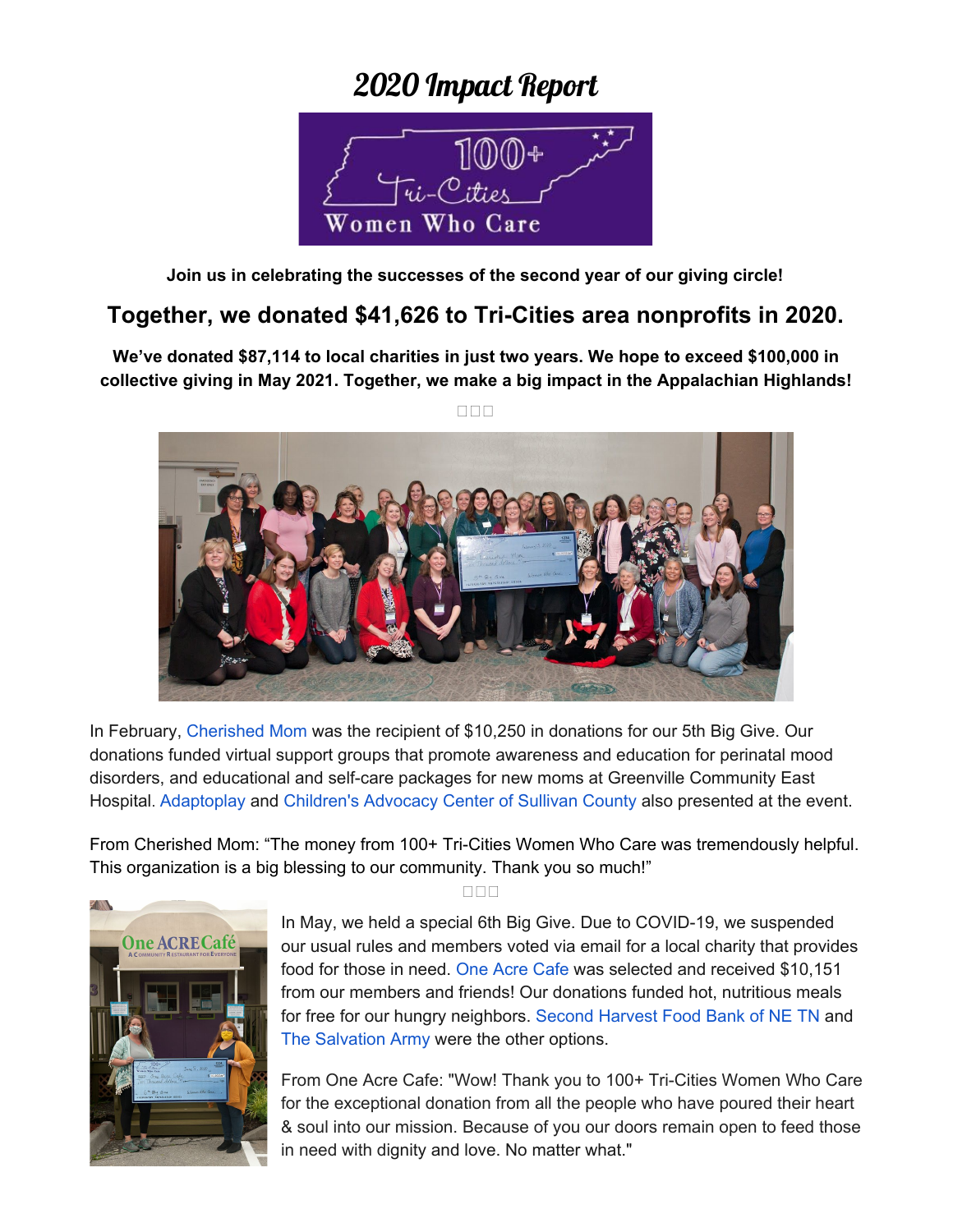In August, The Shepherd's Inn was selected for our virtual 7th Big Give; they received approximately \$10,600 from our members. We partnered with 98.5 WTFM and A Closer Look TV Show to air the nonprofit presentations publicly. Our donations allowed the domestic violence safe house to make repairs to the home, and buy new couches, beds, etc. Good [Samaritan](https://goodsamjc.org/) Ministries and [Young](https://uppereasttennessee.younglife.org/Pages/default.aspx) Life Upper East [Tennessee](https://uppereasttennessee.younglife.org/Pages/default.aspx) also presented.

From The Shepherd's Inn: "We are getting the roof and refrigerator repaired thanks to 100+ Tri-Cities



Women Who Care. We are so grateful. You literally came to our rescue."



**DDD** 

In November, [Branch](http://www.branchhousecenter.com/) House - Sullivan County Justice Center was the recipient of \$10,625 from our members for our virtual 8th Big Give. Our funds will be used to purchase a new, larger exam table and to pay for telehealth so that a doctor can prescribe medications for assault victims to prevent HIV and other STDs. Alzheimer's [Association](http://www.alz.org/TN) - TN Chapter and [Somebody](http://somebodylovesmeinc.org/) Loves Me also presented.

From Branch House: "Donations from 100+ Tri-Cities Women Who Care will provide the funds for two pieces of expensive and much-needed equipment . . . It is a privilege to live and work in a community that believes there should be zero tolerance for abuse. Thank you for being an integral part of the journey, and for selecting us as the recipients of your 8th Big Give!"

**DOO** 

Thank you to **[Abingdon](https://abingdonoliveoilco.com/) Olive Oil Company** and **All [Aboard](http://www.allaboardtravel.com/) Travel** for sponsoring our giving circle! We are also very grateful to **98.5 [WTFM](https://www.wtfm.com/)**, our media partner!